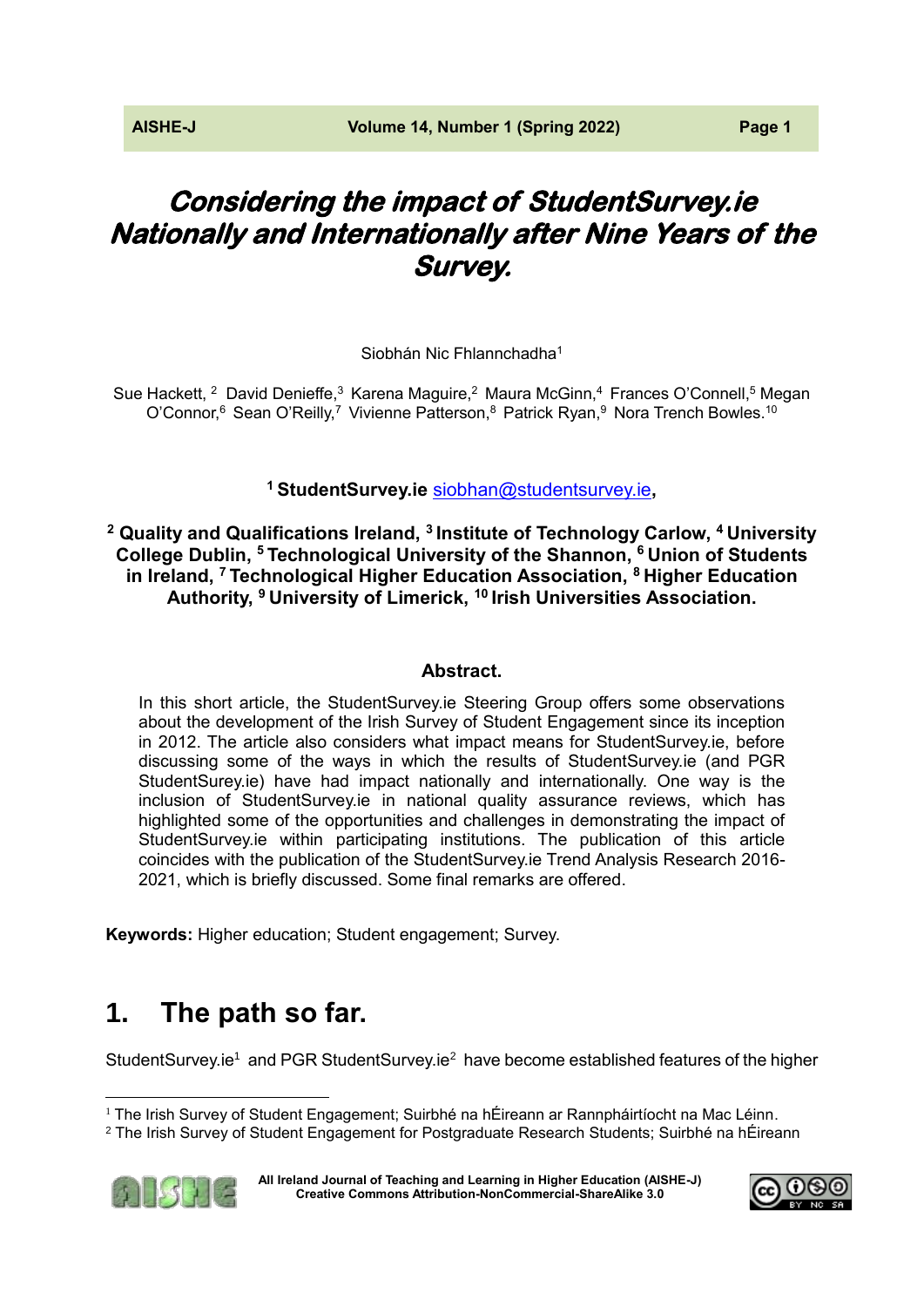education landscape in Ireland since their development in 2013 and 2018 (respectively). Development and implementation of StudentSurvey.ie and PGR StudentSurvey.ie are driven by the intention to inform, support, and encourage enhancement discussions and activities throughout institutions, and to inform national policy. As we look to the future, focus shifts to making greater strides in achieving accessible, strong, and responsive structures to ensure that action is taken promptly in relation to students' experiences and concerns.

The surveys are comprehensive, and they seek to explore many aspects of the experiences of students in higher education. Greatest benefit is realised when those exploring the data, including students and staff, have a deep understanding of the local context. The StudentSurvey.ie and PGR StudentSurvey.ie datasets are valuable components of the data sources available to higher education institutions, which are used in varying and increasingly sophisticated ways to identify good practice and plan for enhancement. The results of StudentSurvey.ie are one part of a bigger cycle, which emphasises promoting the survey, participating in the survey, analysing the results and achieving impact. Impact has been a central focus of several recent events, and the StudentSurvey.ie Discussion Paper on Evidencing Value through Impact (Nic Fhlannchadha & Hackett, 2020) introduced some concepts of impact and generated questions and ideas.

# **1.1 What does impact mean for the results of StudentSurvey.ie?**

Fundamentally, impact means using the student feedback to bring about desirable, enduring and positive changes which will further enhance learning and the whole student experience, involving the students in the decision-making at all points. For StudentSurvey.ie, achieving impact is understood to mean identifying the value which has been added, and continues to be added, to the student experience by this data collection, analysis and the subsequent integration of results into policy and practice. In other words, what '*real world'* positive impacts has the survey had over its duration to date in terms of highlighting indicative areas which appear to be working well, areas for improvement and areas for further development? In having this focus, what unexpected impacts have also emerged which have required or benefited from a strategic or procedural review and change?

It can be difficult to capture the real impact of the survey results on the institution and on the student experience. Evidence needs to be gathered over time, collected from a variety of

 $\overline{a}$ 

ar Rannpháirtíocht na Mac Léinn do Mhic Léinn Taighde Iarchéime.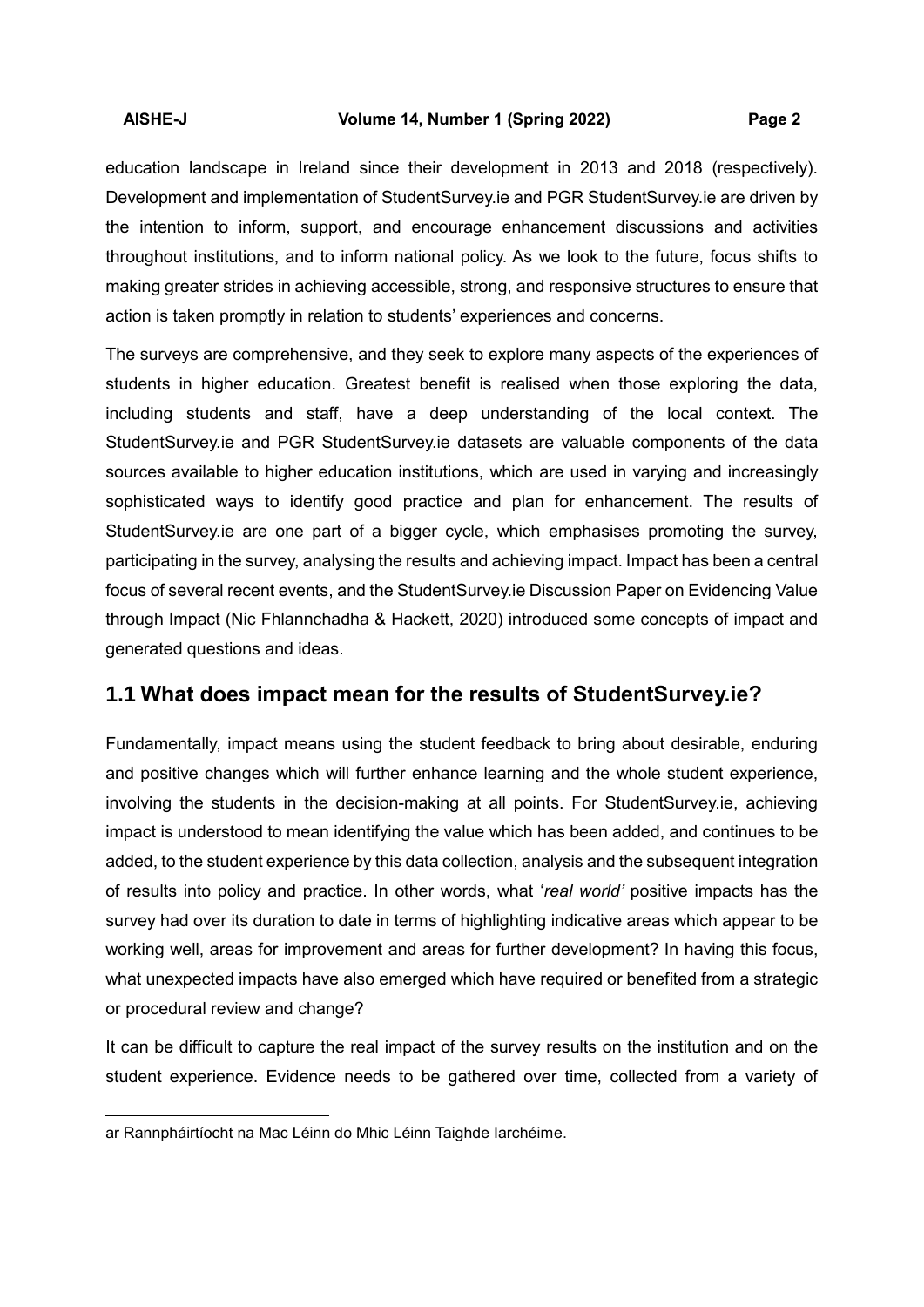sources, of which the core may be qualitative data represented by student feedback. However, it is critically important. Without a means of capturing and sustaining the impacts (both intended and possibly unintended), the role of the surveys may not be considered entirely fulfilled. Whereas the surveys traditionally are regarded as means of collating quantitative data, there have been developments recently where the qualitative data has been highlighted in specific thematic reports and been seen to be very valuable.

## **1.2 Impact of StudentSurvey.ie nationally and internationally.**

At sectoral level, there is an increasing number of examples of effective uses of StudentSurvey.ie data. The Higher Education Authority (HEA) engages in a process of strategy and performance dialogue with the higher education institutions in order to improve system and institutional performance, enhance system accountability, and enable the HEA to manage system risks. Performance compacts are agreed between individual HEIs and the HEA. The compacts reflect the individual missions, capacities, strengths and priorities of each institution and explain how they will contribute to regional, national and system objectives, as set out in the System Performance Framework 2018-2020. StudentSurvey.ie results are referred to when reviewing performance within these compacts and are one of the sources of information presented to the dialogue by HEIs which inform future direction.

All participating higher education institutions, including those represented and supported in this endeavour by the Irish Universities Association (IUA) and the Technological Higher Education Association (THEA), are committed to collecting, analysing, understanding, and acting on the data generated by StudentSurvey.ie and PGR StudentSurvey.ie. Resulting positive impacts on the student experience can range from incremental improvements, for example at the heart of the teaching and learning experience at programme level, to large-scale changes highly visible at an institutional level. The data sharing agreement between THEA and the higher education institutions it represents has facilitated sectoral analysis of data by THEA. A series of short reports on specific topics is ongoing, which provide valuable data to the institutions, inform their own analyses and allow for strategic consideration of sectoral results by those in the technological higher education sector.

The Union of Students in Ireland (USI) strongly encourages innovative approaches and continued collaboration between institutions and Students' Unions in the promotion of the survey. The organisation also emphasises the integration of successful partnership into the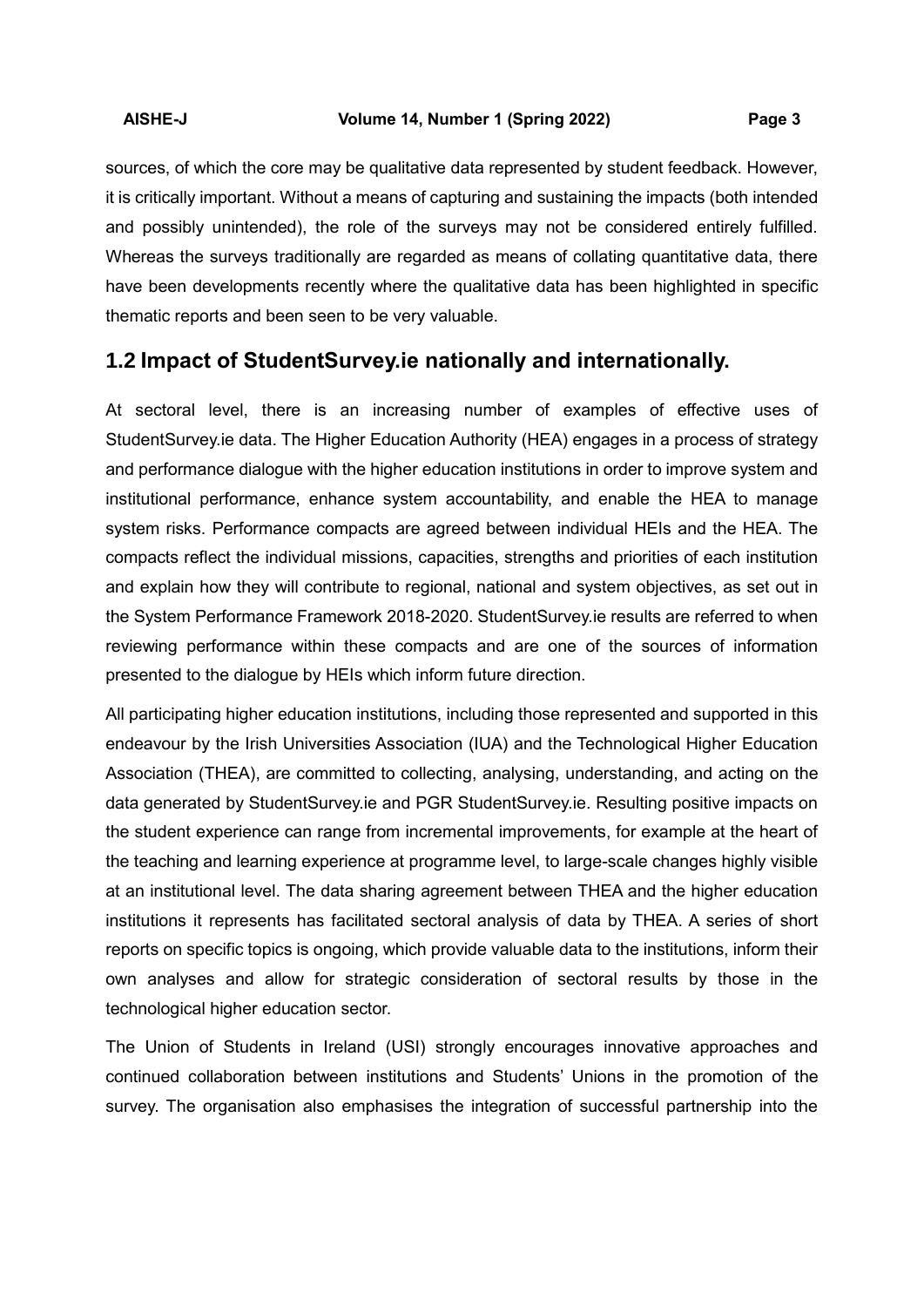development of institutions, with students being fully and actively engaged in closing the feedback loop, using the existing committees and structures. Quality and Qualifications Ireland (QQI) senior executive sit on the StudentSurvey.ie Steering Group. The inclusion of StudentSurvey.ie results in the quality assurance processes of QQI is ongoing and considered further below.

The National Student Engagement Programme (NStEP) and StudentSurvey.ie collaborated in 2020-2021 to create an online training for class reps in how to promote StudentSurvey.ie and be involved in the dissemination of the results. The StudentSurvey.ie Project Manager sits on the NStEP Advisory Group. StudentSurvey.ie was a partner organisation in the National Forum for the Enhancement of Teaching and Learning Next Steps project as part of the VITAL Week (Valuing Ireland's Teaching and Learning) 2021. StudentSurvey.ie and the National Forum have previously collaborated to offer discipline-specific data analysis workshops for staff in participating institutions in 2018. An example of cross-institutional collaboration in the use of the StudentSurvey.ie and PGR StudentSurvey.ie data by Association of Higher Education Careers Services (AHECS) Postgraduate Research Students Task Group (Lardner et al, 2020) is available [here.](https://studentsurvey.ie/blog/exploration-career-skills-development-among-arts-humanities-social-science-pgrs-ireland)

Finally, in the last year, the results of StudentSurvey.ie and PGR StudentSurvey.ie have fed into strategies and policies such as the work of the Department of Further and Higher Education, Research, Innovation and Science's Tertiary Education COVID-19 Steering Group, the consultation on the new National Research and Innovation Strategy 2021-27 and on the new International Education Strategy for Ireland. The StudentSurvey.ie Interim Results Bulletin 2021 (StudentSurvey.ie, 2021a) is an example of where StudentSurvey.ie brought student voices to the heart of national policy and decision-making at a time when the sector was preparing for the 2021/2022 academic year. The Interim Results Bulletin was presented to key sectoral and national stakeholders at this critical juncture. The results of PGR StudentSurvey.ie have already been reflected in international research and policy, such as the EUA report on the implementation of the National Framework for Doctoral Education in Ireland (Sursock, Fuller, Michalik & Peterbauer, 2021).

Building on this international focus and relevance of StudentSurvey.ie, the StudentSurvey.ie management has been consulted on the review of the National Student Survey in the UK and participated in a significant international collaboration which will culminate in the publication of Global Student Engagement (Coates, Xi, Shi & Guo, in press). Results from StudentSurvey.ie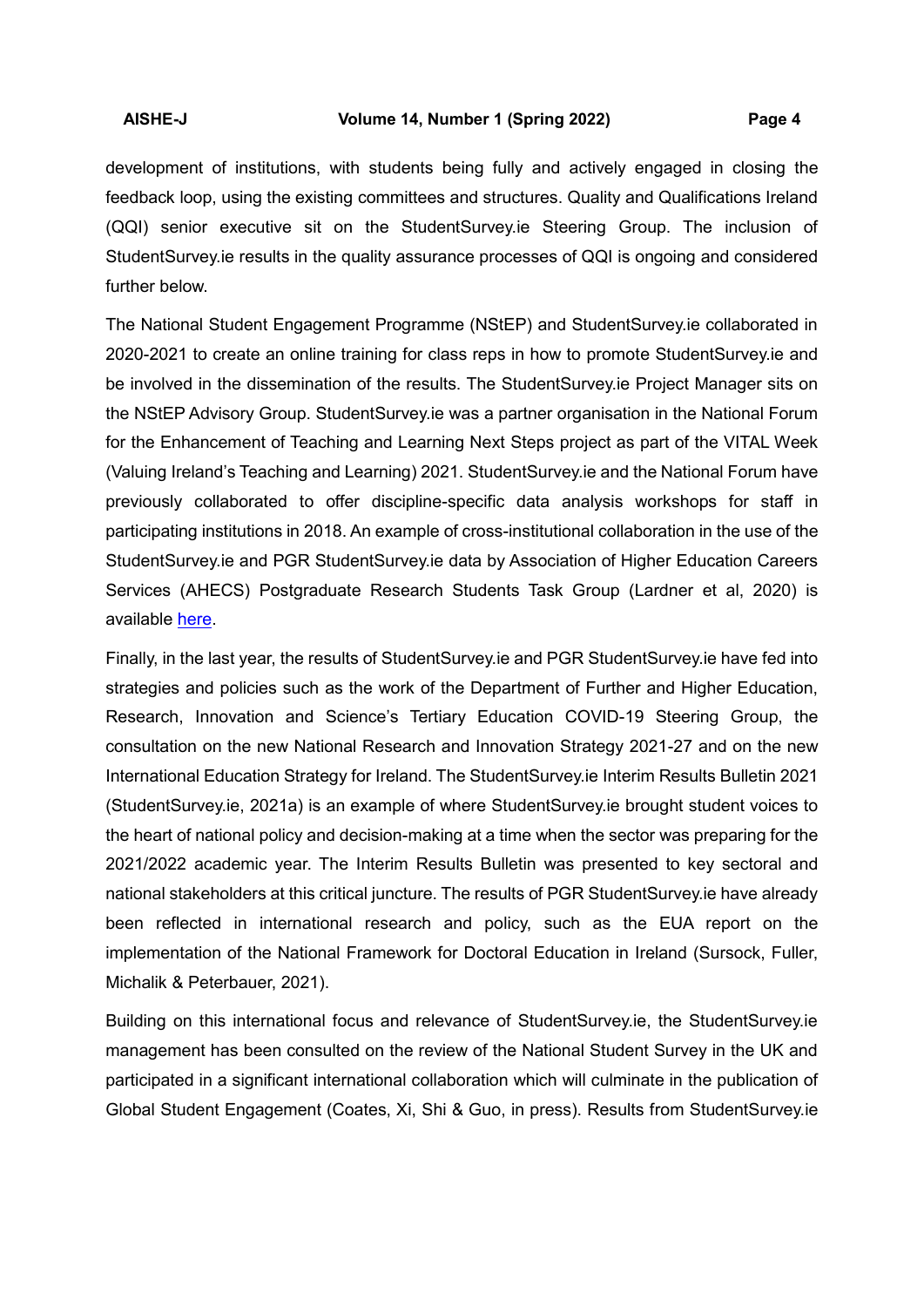and PGR StudentSurvey.ie have been published in journals such as Internationalisation of Higher Education and presented at conferences such as The European Higher Education Society Forum 2021.

# **1.3 Inclusion of StudentSurvey.ie in national quality assurance review – towards measuring the impact of StudentSurvey.ie within participating institutions.**

The QQI Annual Quality Review (AQR) template completed each year by the higher education institutions refers to StudentSurvey.ie as an indicative area in respect of which institutions may wish to provide evidence of impact and enhancements. The reference in the AQR report template to StudentSurvey.ie is in Part B, Section 2.0 – IQA System Enhancement & Impacts under '*Information & Data Management'*.

The QQI (2020) Insight: Quality in Higher Education states that

*'… these externally operated surveys such as StudentSurvey.ie… and Graduate Outcomes Survey and First Destinations Survey – provide valuable sources of data for institutions, with many institutions endeavouring to increase response rates to ensure as reliable a sample as possible to allow for more accurate conclusions, as well as to facilitate benchmarking against peer institutions.'* 

In 2020, the information included in the AQRs tended to focus primarily on efforts to raise their institutional student response rate to the StudentSurvey.ie. For example, one HEI reported its highest response rate to the survey to date with nearly 70% of students completing the 2019 survey. Another reported on benchmarking analyses carried out to see how the HEI was performing against others nationally in particular targeted areas. Generally, there was little comment on any analysis of how the data had had, or was projected to have, an actual, ongoing and sustained impact on the institution. The lack of specific information on impact does not mean that impact is not happening, but rather, without requesting this explicitly, reporting of analyses of the impact of the survey data may not be understood to be a focus here.

# **1.4 The StudentSurvey.ie Trends Over Time Research 2016-2021.**

The ongoing and sustained impact of the results of StudentSurvey.ie on participating institutions features centrally in the StudentSurvey.ie Trends Over Time Research 2016-2021. In this research, six years of student feedback are represented in text, images, and interactive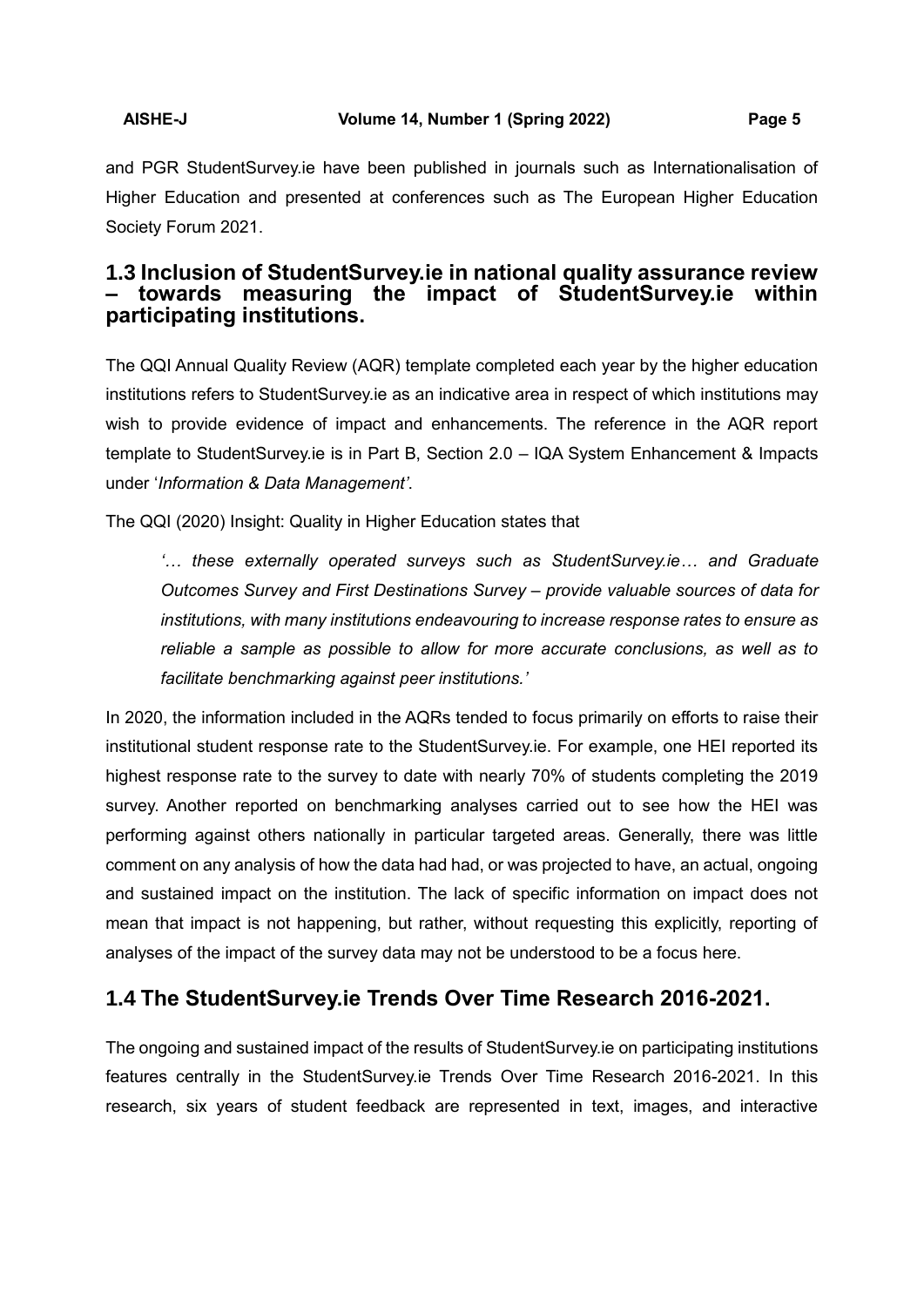dashboards. The use of the same questions every year allows for longitudinal comparison across the six years to explore change, if any, in students' perception of their experience and engagement with their institution. The StudentSurvey.ie Trends Over Time Research 2016-2021 aims to provide insights into the progress of student engagement from 2016 to 2021. In addition to the presentation of quantitative data over the six years, these insights will be gleaned from case studies from the participating institutions, demonstrating the impact the results of StudentSurvey.ie have had over the six years. The research also aims to provide participating higher education institutions with a national benchmark against which to compare their own progress in addressing student feedback and enhancing the student experience. Finally, international comparator data are included to provide participating higher education institutions with international context with which they may reflect on their own results.

# **2. Final remarks.**

Every institution has different processes, and decision-making structures. While this individuality is integral to the character of each participating institution, there is one commonality all participating institutions share which can be mobilised to achieve impact:

### *"Each institution has students and staff that are energetic, insightful, inventive and determined".*

When using StudentSurvey.ie data to develop policy and decision-making procedures, clarity is needed about how the conclusions being drawn from the data are arrived at, how they will be applied and what impact they are expected to have to achieve real sustainable change. Vision is needed to plan how to use the results of StudentSurvey.ie to enable growth and foster development into the institution's best version of itself.

StudentSurvey.ie represents a rich and ever-growing source of student-generated data. The challenge is to have channels through which to share this, reflect on it in relation to strategic objectives and policy-making, and consequently take actions to enable the data to have ongoing impact. In using learner data as the catalyst for development and improvement, as well as for identifying risks and threats, the institution can adopt an approach to impact identification, evaluation and cultivation which will mean the learner is firmly situated at the centre of decisionmaking, and their experiences and feedback drive the development of the institution.